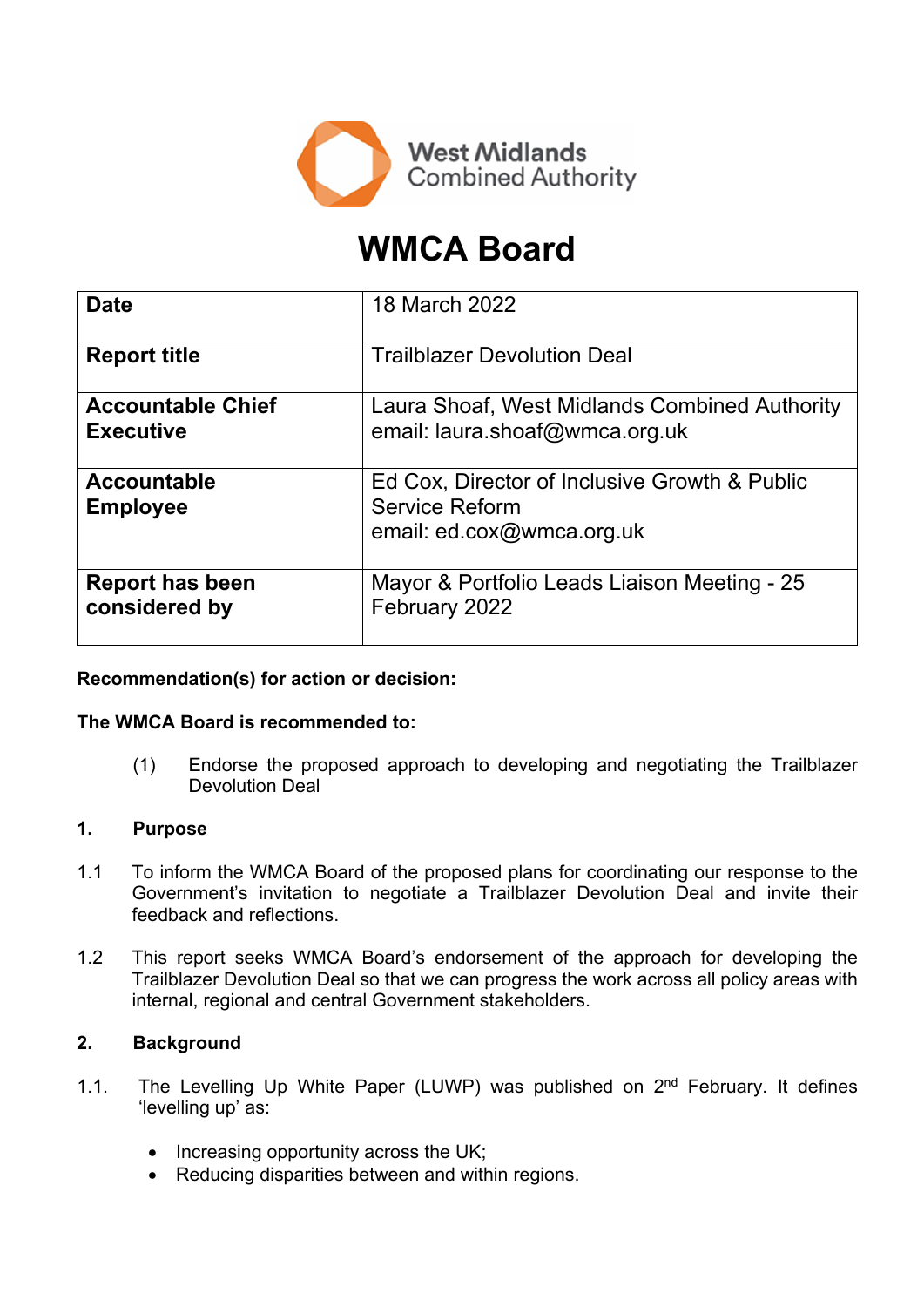- 1.2. It also challenges some of the existing orthodoxy on theories of regional growth and development. A separate briefing note covers the analysis and policy topics discussed in the LUWP in more detail.
- 1.3. The LUWP announced a number of policy initiatives for the West Midlands, including an Innovation Accelerator, £28m from the Brownfield Housing Fund and funding for Digital Bootcamps in the region.
- 1.4. The LUWP sets out 12 levelling up 'missions' and makes the case for long-term 'system change' involving more effective spatial considerations in policy-making and further devolution to empower local decision-making.
- 1.5. The 12 missions of levelling up are all to be achieved by 2030:
	- *1. By 2030, pay, employment and productivity will have risen in every area of the UK, with each containing a globally competitive city, with the gap between the top performing and other areas closing.*
	- *2. By 2030, domestic public investment in Research & Development outside the Greater South East will increase by at least 40% and at least one third over the Spending Review period, with that additional government funding seeking to leverage at least twice as much private sector investment over the long term to stimulate innovation and productivity growth.*
	- *3. By 2030, local public transport connectivity across the country will be significantly closer to the standards of London, with improved services, simpler fares and integrated ticketing.*
	- *4. By 2030, the UK will have nationwide gigabit-capable broadband and 4G coverage, with 5G coverage for the majority of the population.*
	- *5. By 2030, the number of primary school children achieving the expected standard in reading, writing and maths will have significantly increased. In England, this will mean 90% of children will achieve the expected standard, and the percentage of children meeting the expected standard in the worst performing areas will have increased by over a third.*
	- *6. By 2030, the number of people successfully completing high-quality skills training will have significantly increased in every area of the UK. In England, this will lead to 200,000 more people successfully completing high-quality skills training annually, driven by 80,000 more people completing courses in the lowest skilled areas.*
	- *7. By 2030, the gap in Healthy Life Expectancy (HLE) between local areas where it is highest and lowest will have narrowed, and by 2035 HLE will rise by 5 years.*
	- *8. By 2030, well-being will have improved in every area of the UK, with the gap between top performing and other areas closing.*
	- *9. By 2030, pride in place, such as people's satisfaction with their town centre and engagement in local culture and community, will have risen in every area of the UK, with the gap between the top performing and other areas closing.*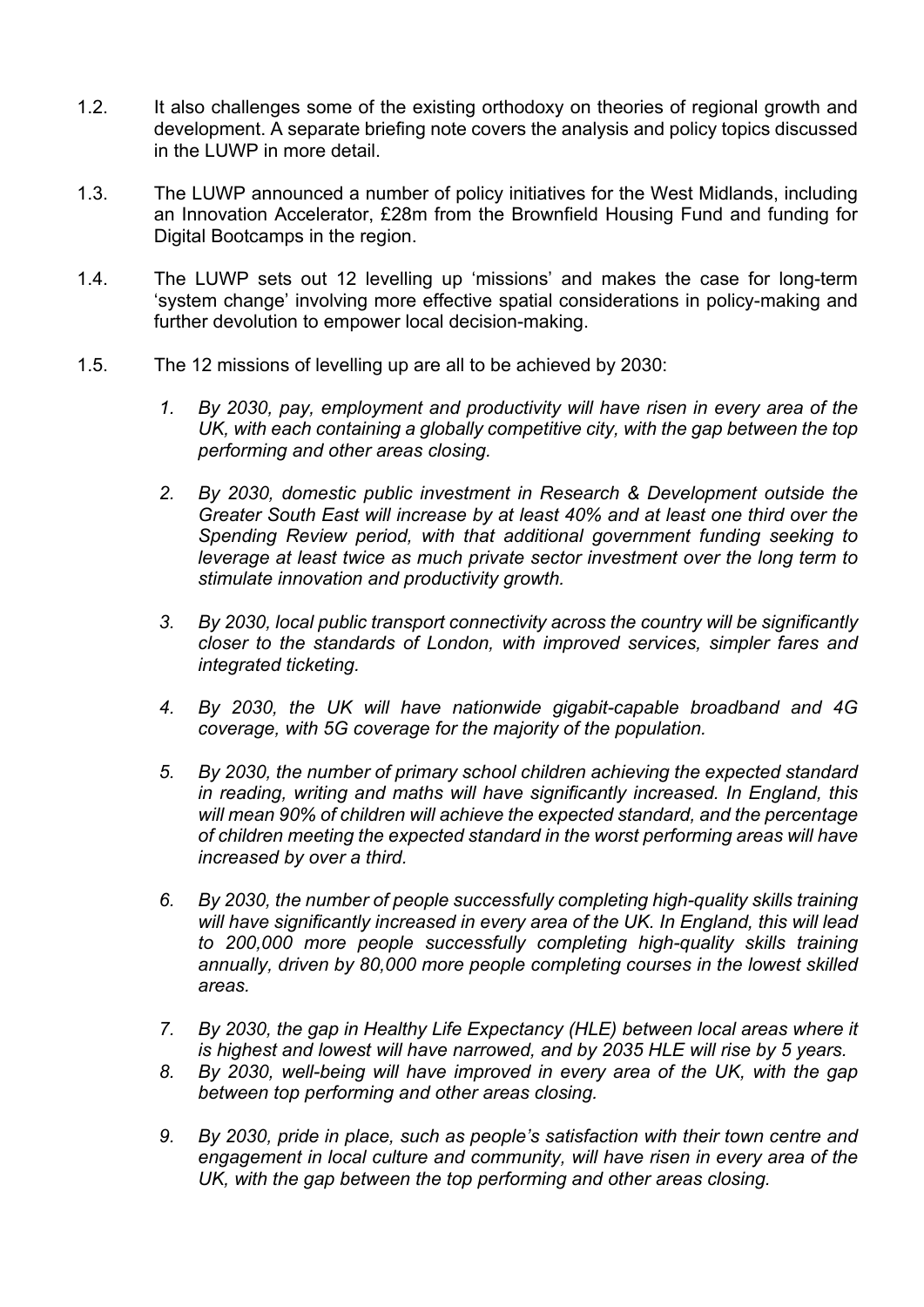- *10. By 2030, renters will have a secure path to ownership with the number of firsttime buyers increasing in all areas; and the government's ambition is for the number of non-decent rented homes to have fallen by 50%, with the biggest improvements in the lowest performing areas.*
- *11. By 2030, homicide, serious violence, and neighbourhood crime will have fallen, focused on the worst-affected areas.*
- *12. By 2030, every part of England that wants one will have a devolution deal with powers at or approaching the highest level of devolution and a simplified, longterm funding settlement.*
- 1.6. In addition to the announcements mentioned above, which we are already working to implement in the region, the LUWP discussed deepening devolution across the UK, offering a number of devolved powers to regions who want them.
- 1.7. However, the offer for the West Midlands goes even further. We, alongside Greater Manchester, have been invited to negotiate a Trailblazer Devolution Deal (TDD) which goes beyond what is on offer to the rest of the country. We have the opportunity to seek ambitious changes to increase the powers and resources devolved to us, strengthening our region and setting us up for future success.
- 1.8. With nothing apparently 'off the menu', this represents a significant opportunity to secure new powers and resources for the region across a wide range of policy areas in order to drive forward local and regional priorities to bolster economic recovery and build a fairer, greener, healthier West Midlands.

## **3. Principles**

- 3.1 There have been a number of informal meetings of the mayor, local authority leaders and other regional stakeholders, as well as initial meetings with government officials and ministerial aides. Based on these, a number of principles have been articulated to help guide the TDD process. These can be framed as follows:
	- It is essential that we are very clear about our priorities and focus our efforts on those matters that align with local and regional plans which align with the levelling up missions.
	- There needs to be extensive involvement of local authorities and wider stakeholders, including the private and voluntary sectors, throughout the policy development and negotiation process.
	- It will be essential to secure private sector support for many of our devolution propositions and, where relevant, demonstrate their co-investment in key priorities.
	- In order to address intra-regional inequalities and local pockets of deprivation, it is important that the devolution process makes provision for the 'double-devolution' of certain powers and resources.
	- The opportunity provided by the TDD should be focused on drawing powers down from government and not 'sucking powers up' from local authorities.
	- There will be a strong emphasis on data and accountability and the ability to demonstrate progress on achieving the levelling up missions for any devolution proposition.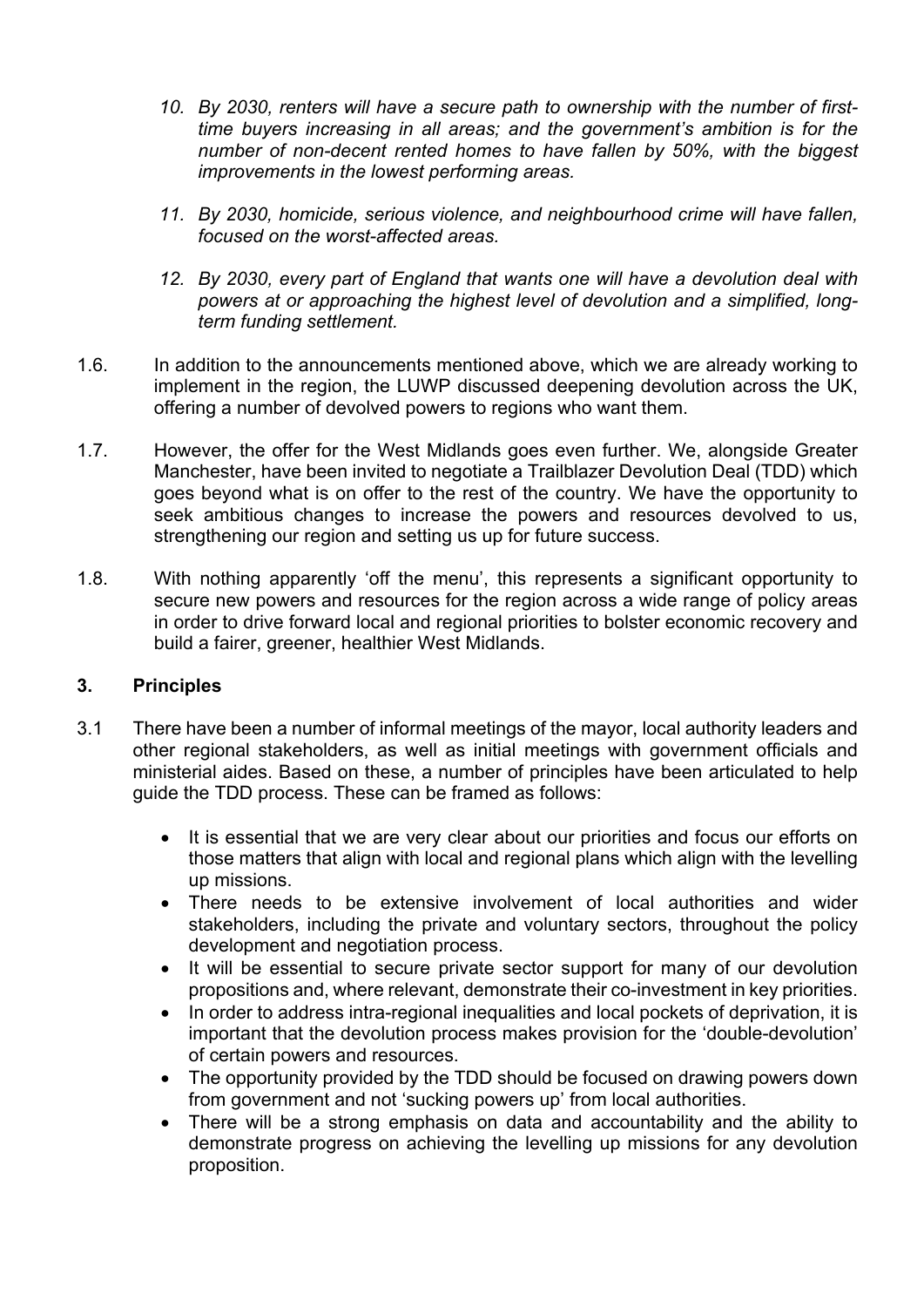## **4. Policy opportunities and workstreams**

- 4.1 The LUWP is extensive and mentions in excess of 100 different policy topics on which we could take a stance or seek deeper devolution.
- 4.2 In order to initially process these opportunities, we have identified 20 workstreams through which to progress this work. These are as follows:

| Inclusive economic<br>growth   | Innovation                               |
|--------------------------------|------------------------------------------|
|                                | *WM Smart City Region                    |
|                                | <b>LEP</b> Integration                   |
|                                | <b>Trade and Investment</b>              |
|                                | <b>Business Support System</b>           |
| Building human capital         | <b>Skills</b>                            |
|                                | Education                                |
|                                | *UKSPF (Multiply)                        |
| Connecting communities         | *Housing, regeneration and planning      |
|                                | Transport                                |
|                                | Net Zero (BEIS)                          |
|                                | Digital                                  |
| <b>Building social capital</b> | Homelessness prevention                  |
|                                | Health                                   |
|                                | Crime, community safety and resilience   |
|                                | Social capital and social economy        |
|                                | Culture                                  |
| Cross-cutting                  | Funding and fiscal devolution            |
|                                | Benefits for non-constituent authorities |
|                                | Data and transparency                    |

*\*Indicates workstreams where there is some work which can be taken forward outside of the TDD itself but will be part of our joined-up approach to responding to the LUWP.*

- 4.3 Each workstream has been allocated a lead co-ordinating officer with a Strategic Leadership Team sponsor. Workstream leads are responsible for developing a stakeholder engagement plan to ensure the involvement of relevant partners in policy development. It is vital that as far as possible they use existing boards, forums, officer groups and other bodies in order to progress their work.
- 4.4 There are clearly overlaps between different workstreams and over time it is likely that some will merge or cease activity as priorities become clearer.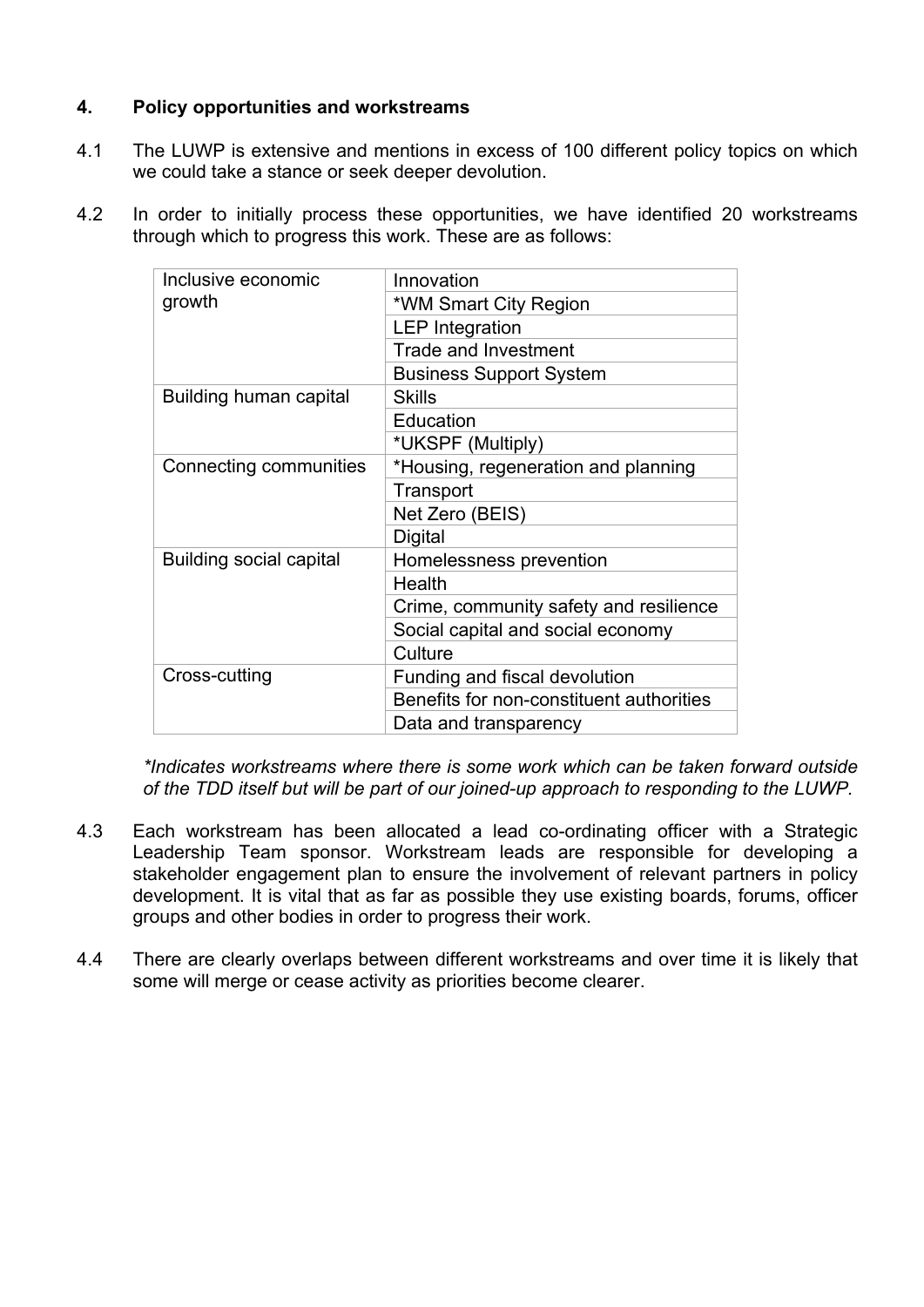## **5. Process and negotiation arrangements**

5.1 TDD negotiation arrangements will take place through a set of arrangements set out in the diagram below.



- 5.2 Thematic workstream discussions on key policy issues will take place using the existing thematic boards and other discussion forums. For example, matters concerning net zero will be discussed with the local authority Net Zero Directors officers' group, the Environment and Energy Board and, where appropriate, through the Net Zero Business Forum, the Energy Capital Partnership and WM Greener Together Forum. Workstream lead will also be responsible for leading bilateral discussion with government officials' relevant departments.
- 5.3 Workstream discussions and bilateral negotiations will be co-ordinated through a coordinating group in government and through Strategic Leadership Team and TDD Core Team in WMCA. These matters will be fed up through a Senior Local Authority Officers Group into a Devolution Strategy Group (see below).
- 5.4 As policy positions crystallise, they will come to the High Level Negotiating Team and to the WMCA Board as appropriate. When a composite TDD Proposition comes together it will be brought to the WMCA Board for approval. No final deal will be agreed without the endorsement of the WMCA Board. Given the lack of WMCA Board meetings during the pre-election period until May, it is proposed that we hold meetings of the Mayor and Portfolio Leads Liaison Meeting as required to update about the TDD process and discuss any immediate policy issues.
- 5.5 Devolution Strategy Group this group will be formed of the 7 Met Chief Execs, 1 Noncon Chief Exec, plus 2 WMCA Exec Directors. The DSG will be supported by a Senior LA Officers' Group.
- 5.6 High-level Negotiating Team this team will be led by the mayor together with up to 3 local authority leaders. On occasion the team may choose to invite private sector or other stakeholders to support their negotiations.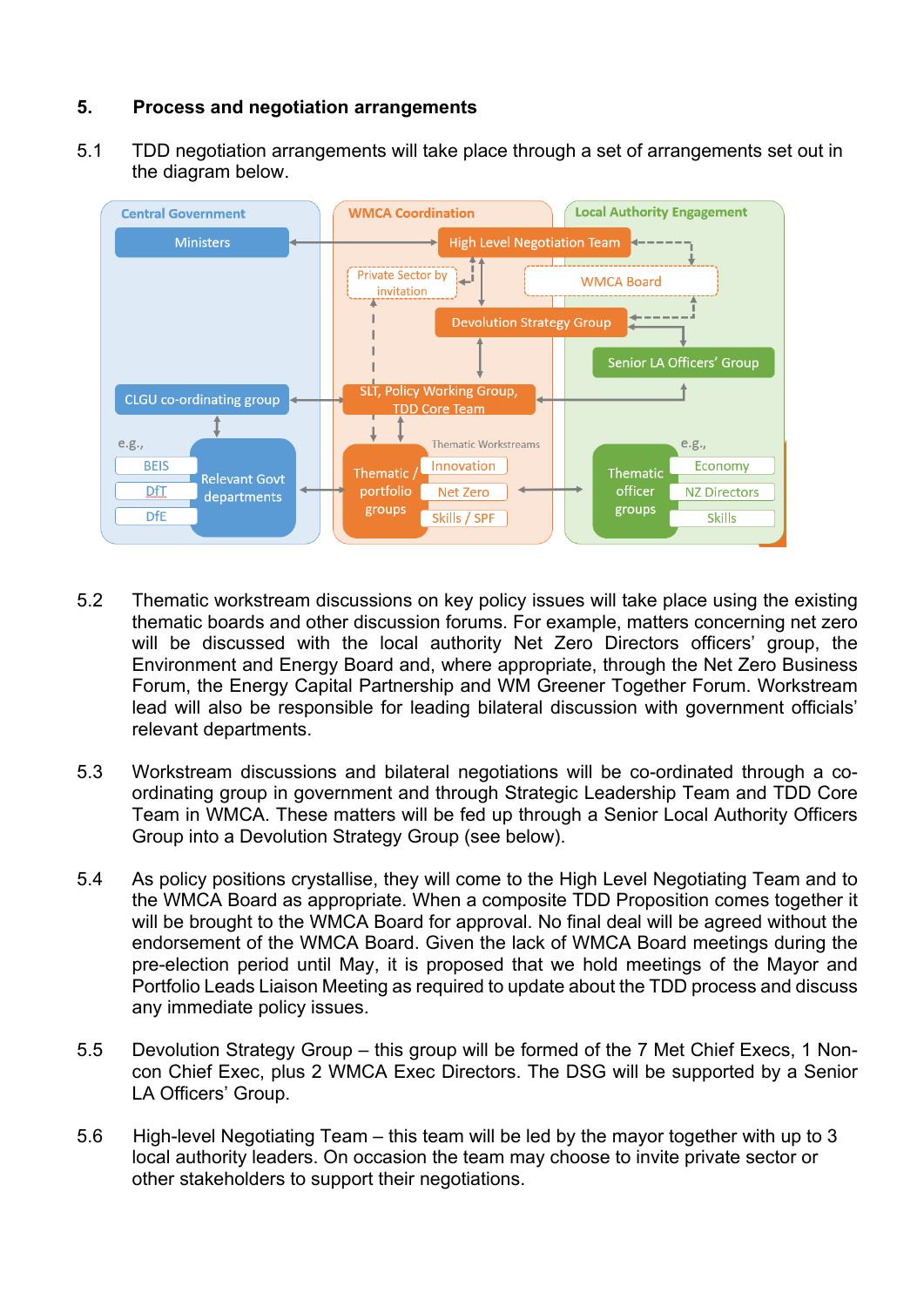- 5.7 We are committed to working closely with non-constituent authorities to explore how a TDD might bring wider benefits to the West Midlands region. A Non-Con Chief Executive will be part of the Devolution Strategy Group and we expect non-constituent authorities to be part of all stakeholder engagement plans.
- 5.8 Regular updates the WMCA is committed to providing regular updates on the progress of the TDD process through in-person and online briefing sessions as requested and through regular e-mail updates.

## **6. Timeline**

- 6.1 We are awaiting further clarity from Government regarding the timelines and expected submission dates for this process, however we expect it to broadly fall in line with the following:
	- Now-May:
		- o Development of ambitious policy proposals, brought together into a coherent TDD Proposition.
		- o Continuous internal and external engagement, including with local authorities, wider regional partners, and central Government.
		- o Regular meetings of the Mayor and Portfolio Leads Liaison meetings to keep leaders informed about key issues.
	- June: TDD Proposition submitted to WMCA Board.
	- July / August: Initial TDD announcement from central Government.
	- Autumn: Potential further detail in announcement linked to fiscal event.

## **7. Financial Implications**

- 7.1 There are no immediate financial implications from this paper. The activities required to coordinate our response to the Government's invitation to negotiate a Trailblazer Devolution Deal will be covered from existing resources/budgets within the approved 22/23 budget.
- 7.2 The Funding and fiscal devolution workstream will coordinate the financial response and strategy and feed into the TDD process to inform our negotiations and response to Government.
- 7.3 The response will then be brought back to WMCA Board in June 2022 for further consideration before it is submitted to Government and will include any financial asks and their implications.

## **8. Legal Implications**

8.1 There are no legal implications of this report.

## **9. Equalities Implications**

9.1 This opportunity to negotiate a Trailblazer Devolution Deal for the West Midlands has come as a result of the Levelling Up White Paper, which sets out the Government's vision for reducing inequalities between and within places. The approach set out in this report articulates how we will ensure the need to reduce inequalities in the West Midlands is woven into the Trailblazer Devolution Deal by design.